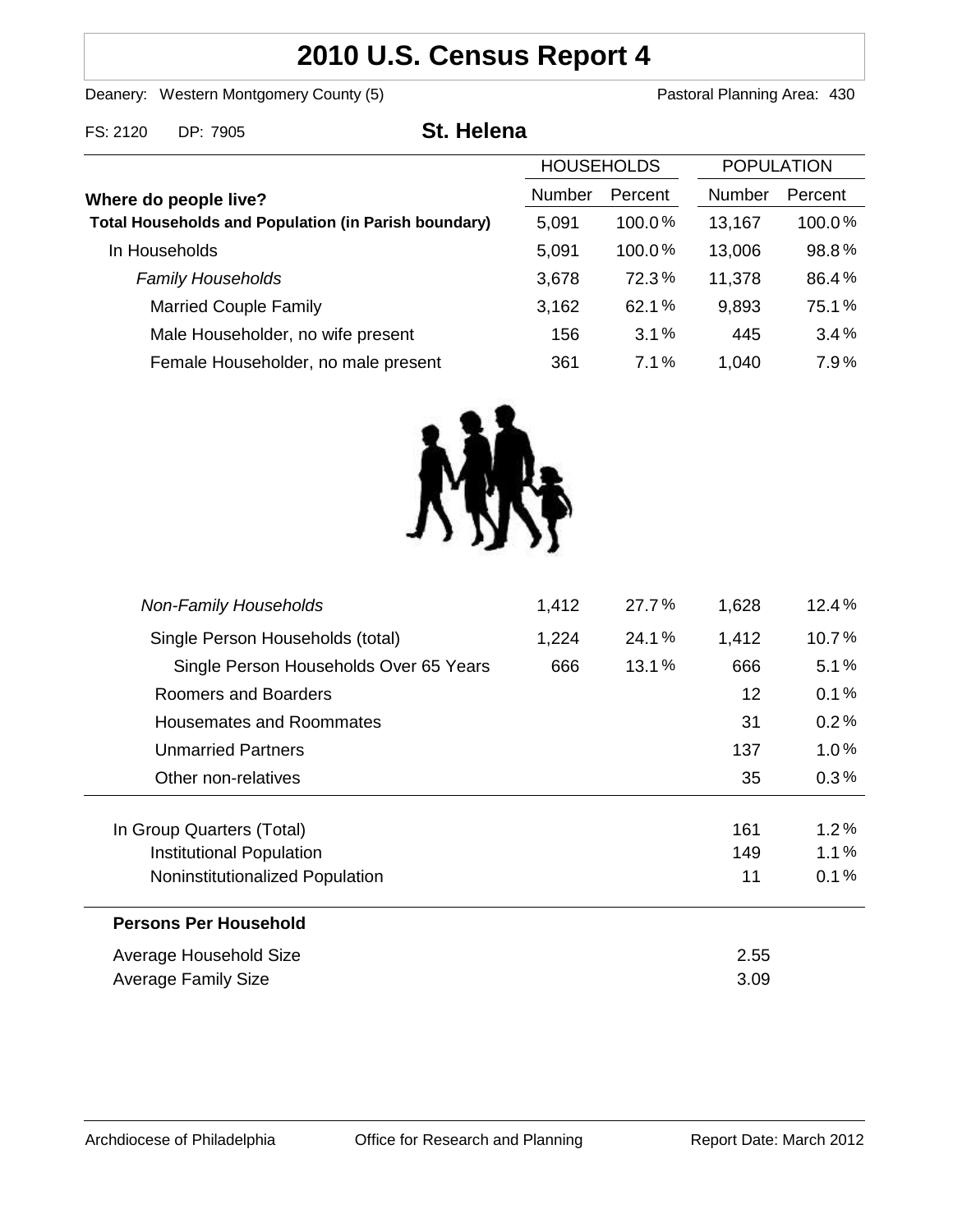# **2010 U.S. Census Report 4**

Deanery: Western Montgomery County (5) Deanery: Western Montgomery County (5)

FS: 2120 DP: 7905 **St. Helena**

|                                                      |                  | <b>POPULATION</b> |  |
|------------------------------------------------------|------------------|-------------------|--|
| Where do Children - Under Age 18 Live?               | Number           | Percent           |  |
| Total Children - Under Age 18 (in Parish boundary)   | 3,124            | 100.0%            |  |
| In Households                                        | 3,124            | 100.0%            |  |
| Householder or spouse is under 18                    | 0                | 0.0%              |  |
| With Related:                                        |                  |                   |  |
| Married-Couple Family                                | 2,583            | 82.7%             |  |
| Male Householder, No Wife Present                    | 114              | 3.6%              |  |
| Female Householder, No Husband Present               | 304              | 9.7%              |  |
| <b>Other Related Householder</b>                     | 31               | 1.0%              |  |
| <b>With Non-Relatives</b>                            | 17               | 0.5%              |  |
| Grandparent Householder                              | 74               | 2.4%              |  |
| In Group Quarters                                    | 0                | 0.0%              |  |
| Institutionalized population                         | 0                | 0.0%              |  |
| Noninstitutionalized population                      | $\boldsymbol{0}$ | 0.0%              |  |
| Where do Adults - Age 65 and Older - Live?           |                  |                   |  |
| Total Adults - Age 65 and Older (in Parish boundary) | 2,300            | 100.0%            |  |
| In Households                                        | 2,153            | 93.6%             |  |
| Family Households:                                   | 1,453            | 63.2%             |  |
| Is Householder or Spouse                             | 1,291            | 56.1%             |  |
| With Other Relative Householder                      | 17               | 0.7%              |  |
| With Non-Related Householder                         | 2                | 0.1%              |  |
| is Parent                                            | 90               | 3.9%              |  |
| is Parent-in-Law                                     | 53               | 2.3%              |  |
| In Non-family Households:                            | 700              | 30.4%             |  |
| Male Living Alone                                    | 150              | 6.5%              |  |
| Male not Living Alone                                | $\overline{7}$   | $0.3\%$           |  |
| Female Living Alone                                  | 516              | 22.4%             |  |
| Female not Living Alone                              | 11               | 0.5%              |  |
| Other                                                | 16               | 0.7%              |  |
| In Group Quarters                                    | 147              | 6.4%              |  |
| Institutionalized population                         | 147              | 6.4%              |  |
| Noninstitutionalized population                      | $\boldsymbol{0}$ | 0.0%              |  |
| Housing Units in the Parish boundary                 |                  |                   |  |
| <b>Total Housing Units</b>                           | 5,400            | 100.0%            |  |
| Occupied                                             | 5,091            | 94.3%             |  |
| Owner-Occupied                                       | 3,689            | 68.3%             |  |
| Renter-Occupied                                      | 1,402            | 26.0%             |  |
| Vacant                                               | 310              | 5.7%              |  |

Archdiocese of Philadelphia **Office for Research and Planning** Report Date: March 2012